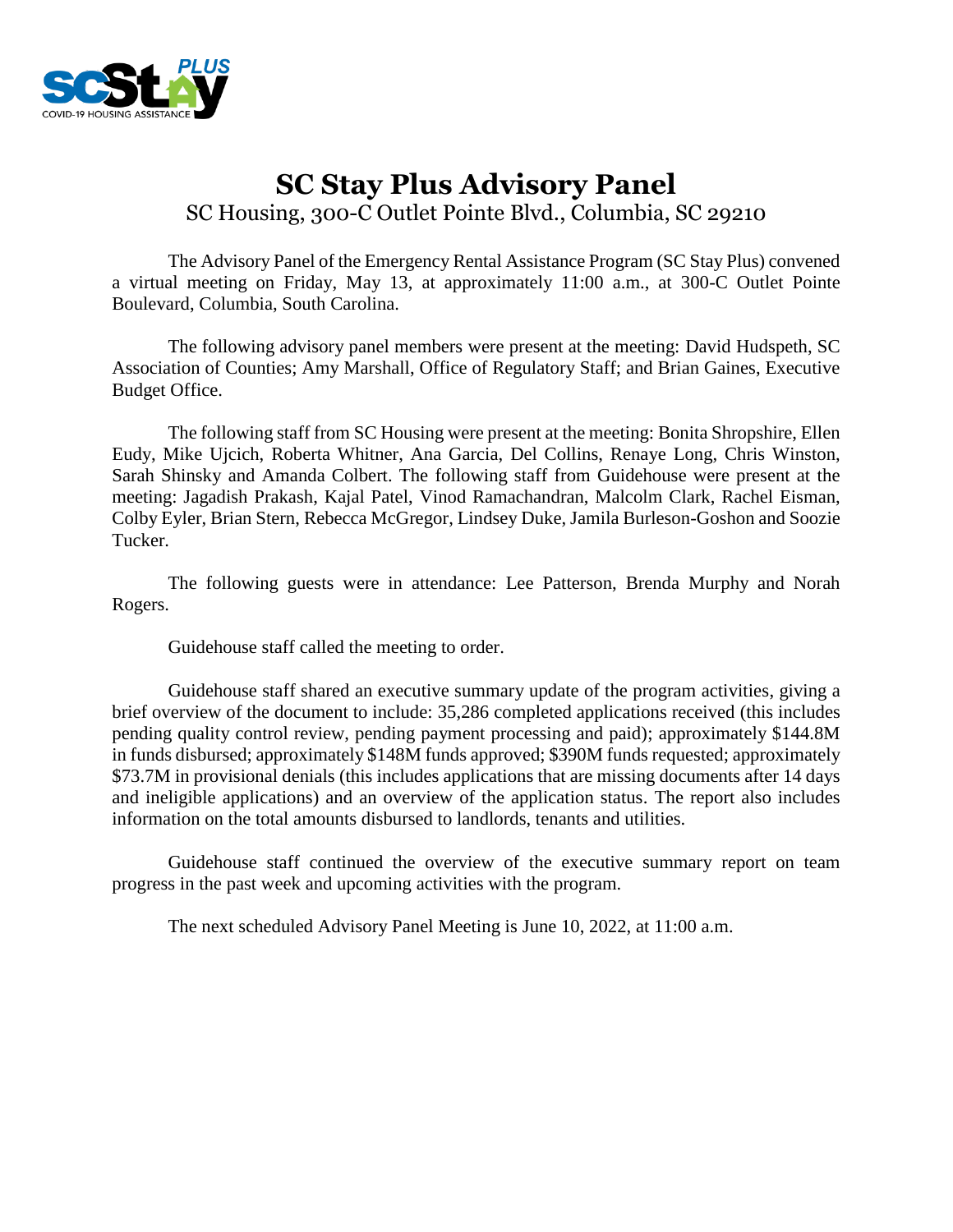



**Weekly Advisory Panel Report**

**Friday, 05/13/2022**

**Executive Summary,** As of May 13<sup>th</sup> at 7 am ET

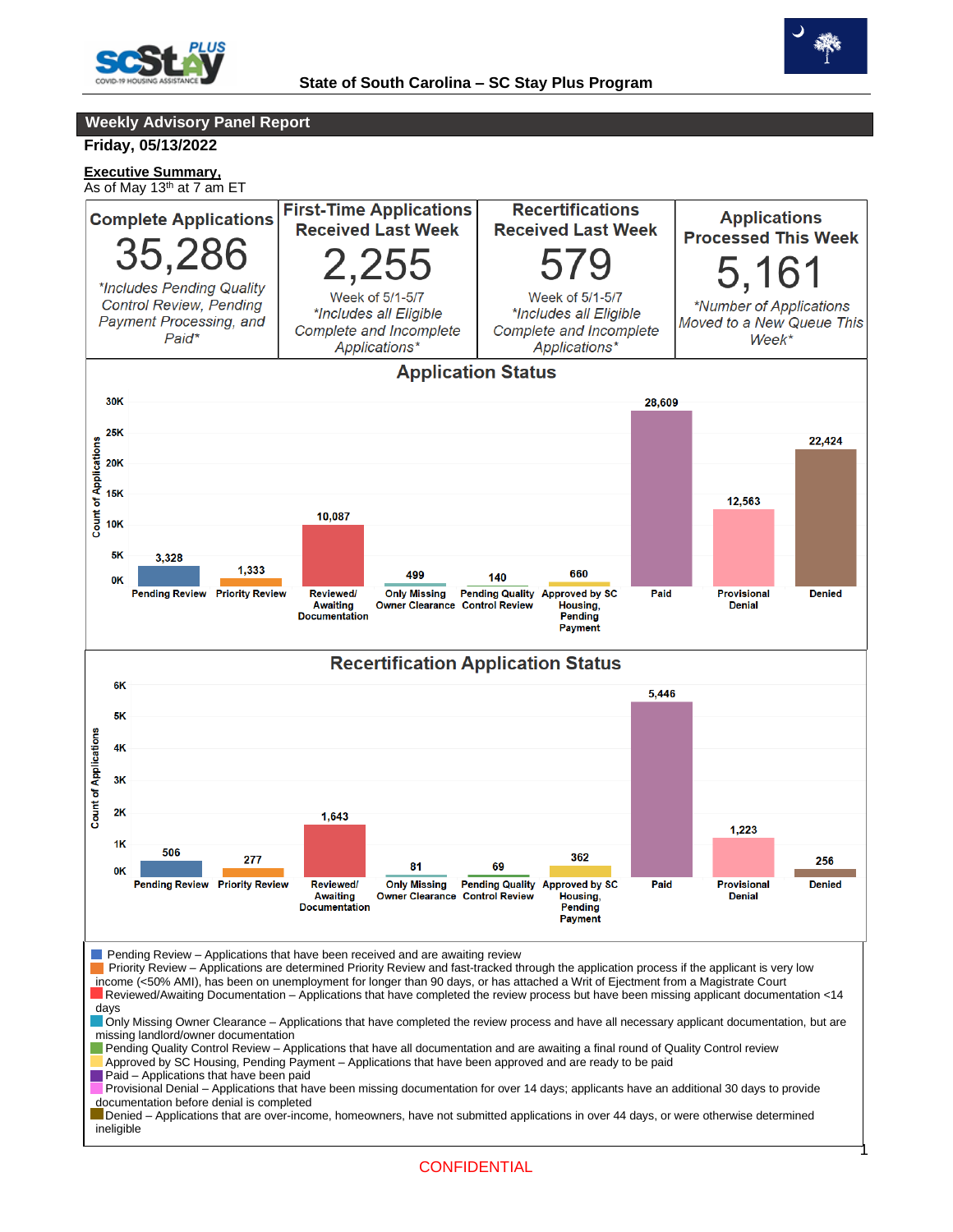



**Funds Approved** \$148,129,958.04

Printal: \$122,243,002.87<br>
Rental: \$122,243,002.87<br>
Utilities: \$18,921,320.66<br>
Other: \$7,104,795.19<br>
"Inclusive of Funds Disbursed"

**Funds Disbursed** \$144,845,083.02

Rental: \$119,445,302.29 Utilities: \$18,530,523.59<br>Other: \$6,869,257.14

- Not presented here: 15,897 applications from excluded counties or duplicates
- 105,403 total applications received



*Does not include requests over \$60,000*

**Funds Disbursed by Recipient**

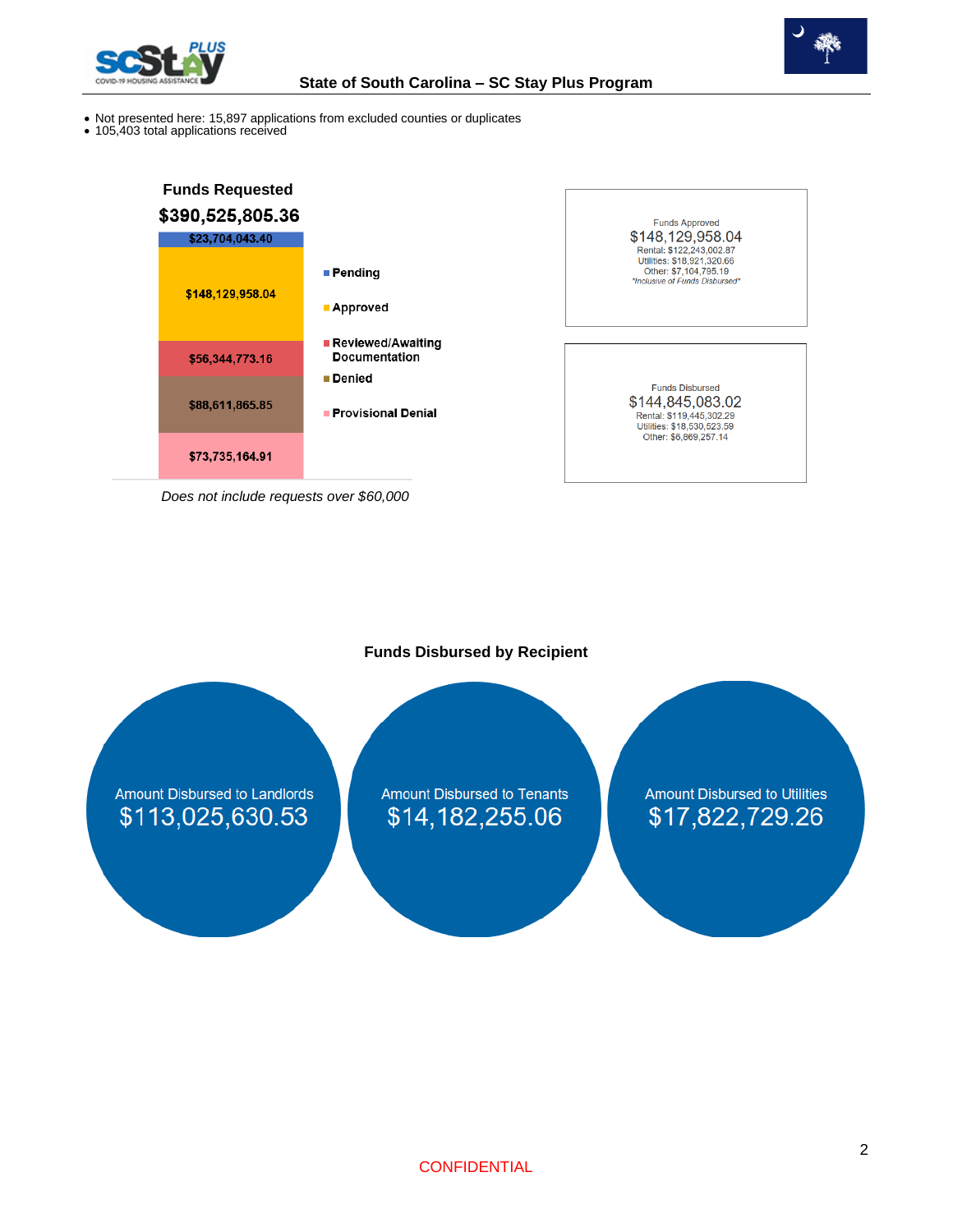





## **Applications Received by County**

\*Locations where Boots on the Ground support was provided for the week of 5/8-5/14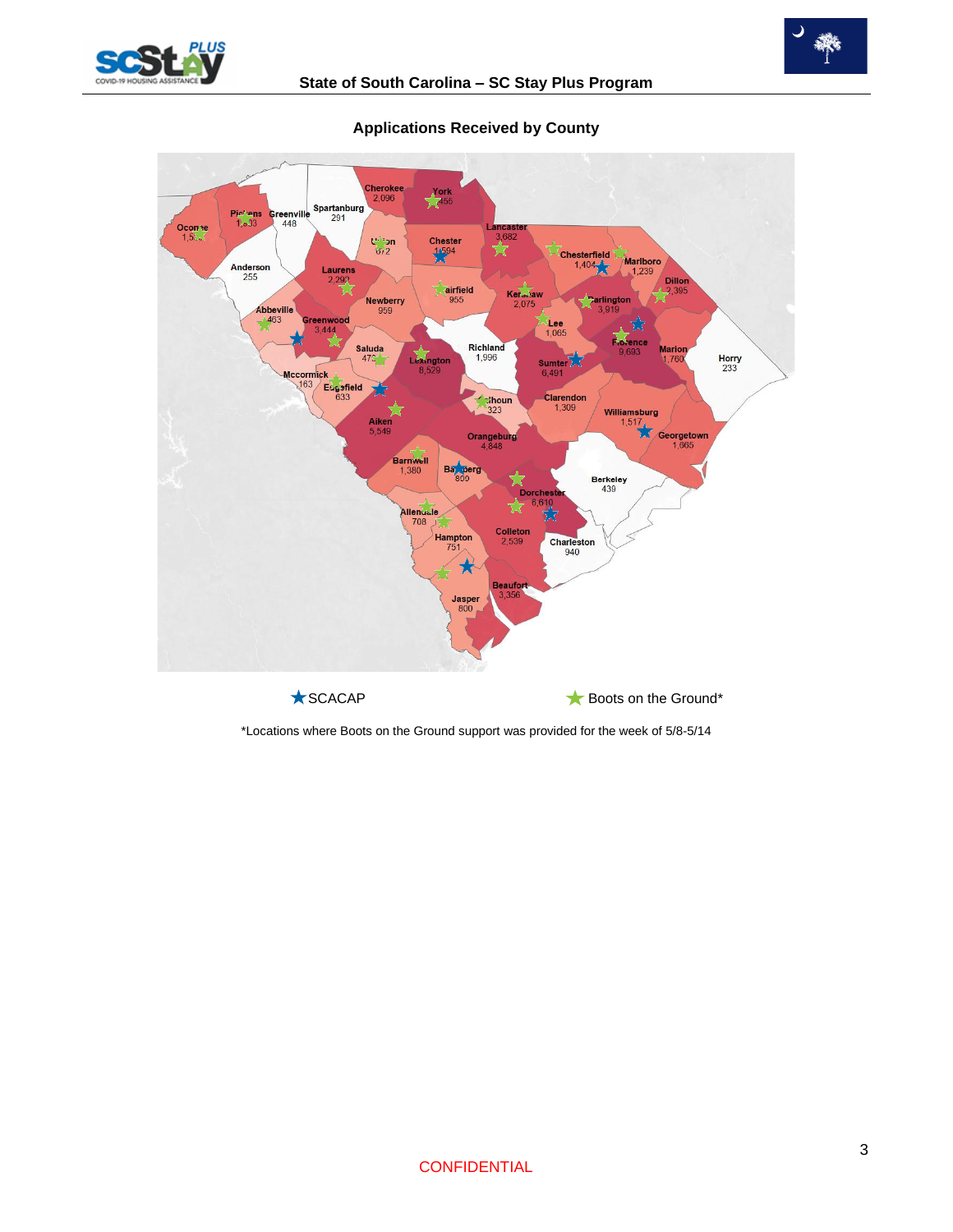



### **Team Progress (since 5/6)**

- Program Design
	- o 9,863 recertification applications received so far
	- o Treasury did not grant an extension to the 180-day allowable period for the bulk utility process, which ended on May 11
	- Application Review and Determination
		- $\circ$  Processing of application continues, with evictions and special cases being prioritized by the Review Team
		- $\circ$  Review team continues to process applications in the Pending Quality Control and Pending Review queues.
		- o Additional scrutiny of applications especially to clear ownership is being conducted to flag potential fraudulent cases. The review team is verifying all ownership documents either by calling the local tax assessor or by conducting online searches.
		- $\circ$  Training on how to identify potentially fraudulent cases is being developed and will be provided to staff.
		- o 5,161 applications processed this week
		- $\circ$  Since we last met, sent payments to 6,157 households for a total of \$22.1M and approved 5,461 applications
- **Communications** 
	- $\circ$  The team has continued grassroots outreach efforts to spread awareness of the program. To this point, the team has shared program information with various stakeholders. Recent efforts have included distributing flyers in our coverage areas to food drives, grocery stores and other local businesses, connecting with social service agency representatives, engaging community/civic organizations, meeting with local relators, property managers, and landlords.
	- $\circ$  The in-person support team has provided technical assistance in various sites over the past month. This has included a presence in local and county libraries across the state, and community organizations such as Hope of Rock Hill, Dream Center, Salvation Army Center, Trident United Way, Empower Development Center, a community Career Skills Center, a county Wellness Center, and places of worship, among others. This team also continues to support community partners with popup clinics and joining existing community resource events.
	- $\circ$  The current paid media campaign to promote the program is currently underway. To date it has included a promotional text message to renters, digital video ads, as well as newspaper and radio spots.
- Monitoring and Compliance
	- $\circ$  Ongoing periodic updates of review checklist to align with program design updates
	- $\circ$  Continued review of payments to verify no duplicate checks are being issued for rental, utilities, and other payments.
- Payment
	- o Program continued biweekly payment cadence

## **Upcoming Activities**

- Program Design
	- $\circ$  Notifications to apply for the recertification module will continue to go out to applicants who already received funding
- Application Review and Determination